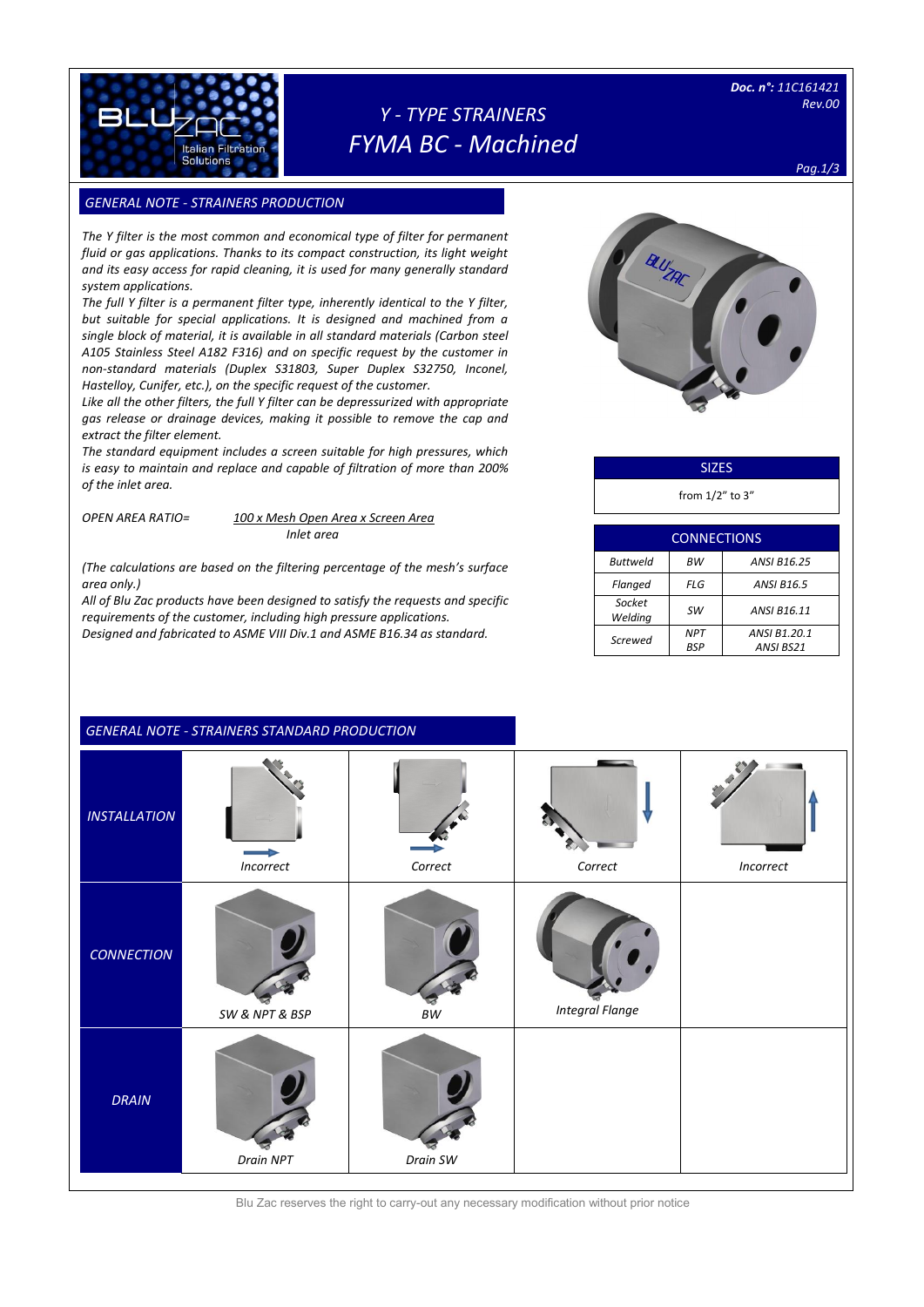

# *Y - TYPE STRAINERS FYMA BC - Machined*

*Doc. n°: 11C161421 Rev.00* 

#### *Pag.2/3*



 $\overline{\mathcal{S}}$ 

 $\Longrightarrow$ 

Ŧ,

 $\varpi$ 

₹

| <b>Size</b> |          | 1/2" | 3/4" | 1"  | 1.1/4" | 1.1/2" | 2 <sup>n</sup> | 2.1/2" | 3"  |
|-------------|----------|------|------|-----|--------|--------|----------------|--------|-----|
| S(mm)       |          |      |      |     |        |        | 140            |        |     |
|             | $A$ (mm) |      |      |     |        |        | 160            |        |     |
|             | $B$ (mm) |      |      |     |        |        | 100            |        |     |
| $H$ (mm)    |          |      |      |     |        |        | 165            |        |     |
|             | 150#     |      |      |     |        |        | 220            |        |     |
|             | 300#     |      |      |     |        |        |                |        |     |
| SF<br>(mm)  | 600#     |      |      |     |        |        |                |        |     |
|             | 900#     |      |      |     |        |        |                |        |     |
|             | 1500#    |      |      |     |        |        |                |        |     |
|             | 150#     | 89   | 99   | 108 | 117    | 152    | 127            | 152    | 178 |
|             | 300#     | 95   | 117  | 124 | 133    | 165    | 156            | 165    | 190 |
| 0<br>(mm)   | 600#     | 95   | 117  | 124 | 133    | 165    | 156            | 165    | 190 |
|             | 900#     | 121  | 130  | 149 | 159    | 216    | 178            | 216    | 244 |
|             | 1500#    | 121  | 130  | 149 | 159    | 216    | 178            | 216    | 244 |

*Note 1: the dimension S and SF are according to client request.*



**SF** 

| <b>DIMENSION TOLLERANCE</b> |            |                      |  |
|-----------------------------|------------|----------------------|--|
|                             | DIMENSION* |                      |  |
| <b>SIZE</b>                 | S&SF       | <b>A&amp;B&amp;H</b> |  |
| $1/2$ " to 2.1/2"           | $+1$       | $+2$                 |  |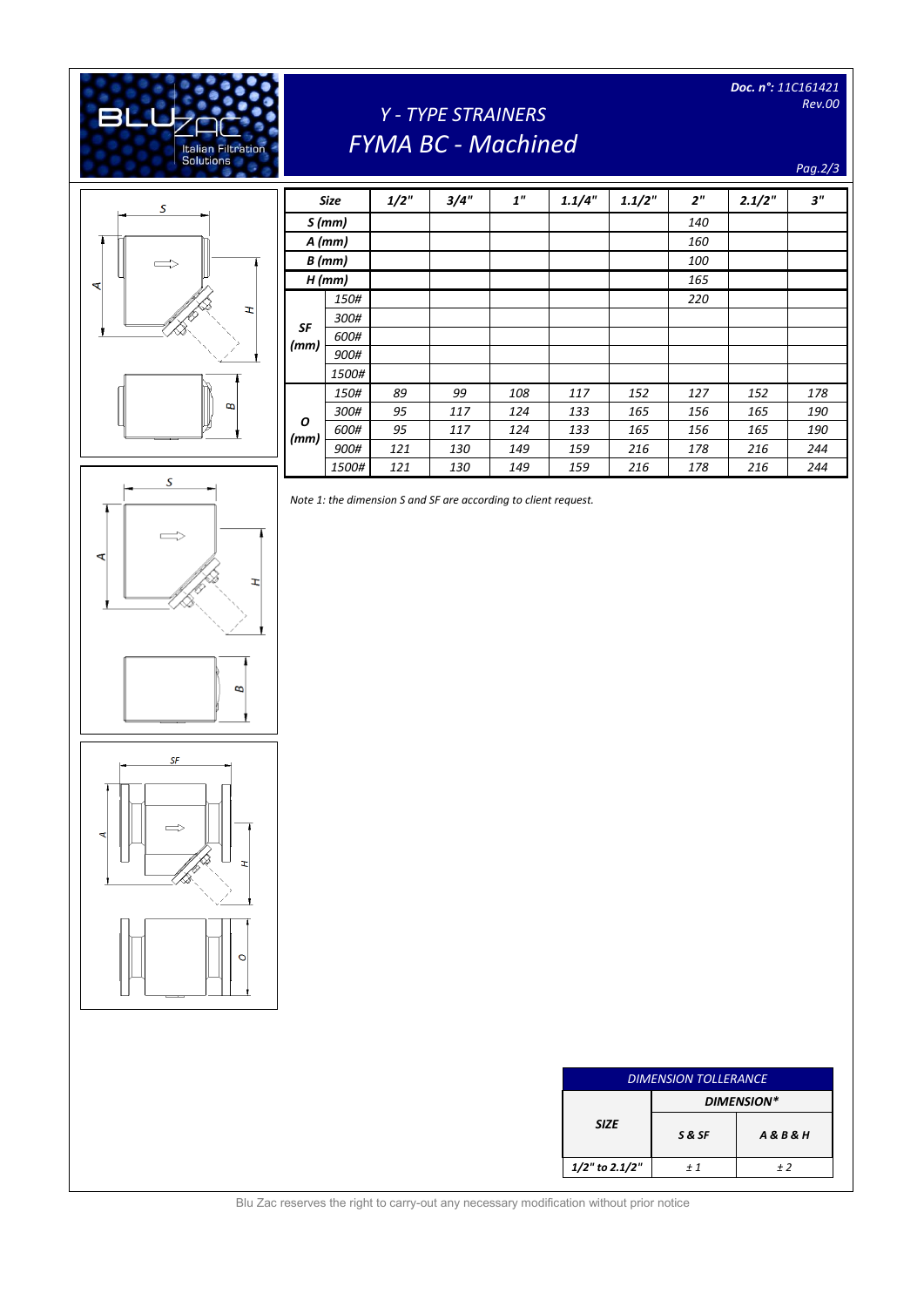

# *Y - TYPE STRAINERS FYMA BC - Machined*

#### *Pag.3/3*

| POS | <b>DESCRIPTION</b> | <b>MATERIALS</b>    | <b>MATERIALS</b>    | <b>MATERIALS</b>    | <b>MATERIALS</b>    | <b>SPARES</b> |
|-----|--------------------|---------------------|---------------------|---------------------|---------------------|---------------|
|     | Body               | ASTM A105           | ASTM A350 LF2       | ASTM A182 F304      | ASTM A182 F316/316L |               |
| 2   | Cover              | ASTM A350 LF2       | ASTM A350 LF2       | ASTM A182 F316/316L | ASTM A182 F316/316L |               |
| 3   | Screen             | AISI 304 or 316     | AISI 304 or 316     | AISI 304 or 316     | AISI 304 or 316     | X             |
| 4   | Gasket             | SPW:                | SPW:                | SPW:                | SPW:                | Χ             |
|     |                    | F-Graphite W-316    | F-Graphite W-316    | F-Graphite W-316    | F-GraphiteW-316     |               |
| 5   | <b>Studs</b>       | <b>ASTM A193 B7</b> | <b>ASTM A320 L7</b> | <b>ASTM A193 B8</b> | <b>ASTM A193 B8</b> |               |
| 6   | <b>Nuts</b>        | ASTM A194 Gr.2H     | ASTM A194 Gr.4      | ASTM A194 Gr.8      | ASTM A194 Gr.8      |               |
|     | Plug               | ASTM A350 LF2       | ASTM A350 LF2       | ASTM A182 F316/316L | ASTM A182 F316/316L |               |

*Note 1: Other Materials and Dimensions on Request Note 3: drain standard is 1/4" NPT-F +plug for size < 1" Note 4: drain standard is 1/2" NPT-F +plug for size*  $\geq$  *1.1/4"* 



#### *HOW TO MAKE FACILITIES SERVICES*

*Usually, the maintenance of the filters should be done once a year or when the pressure drop exceeds the normally expected pressure drop. Important: check system at least once a month and, if possible, undertake a quick cleaning.*

#### *HOW TO MAINTAIN:*

*1. Before starting, wear the required safety equipment and follow all plant safety procedures.*

- *2. Stop the main line to make sure that no residues*
- *of dangerous waste fluid could be emitted.*

*3. Unscrew cover studs(5) and nuts(6), then remove the cover flange(2) and gasket(4).*

*4. Remove the screen(3), clean the block with compressed air or any other appropriate tools. Inspect thoroughly to check for any damage; if the basket is damaged or deformed, it must be replaced with a new one.*

*5. Thoroughly clean the inside of the vessel before* 

*inserting the filter basket.*

*6. Install the basket in the body(1).*

*7. Replace the gasket(4).*

*8. Reposition the cover flange (2), then screw the studs(5) and nuts(6) of the cover.*

*9. Slowly start the plant and check if there are any line losses. 10. Apply a label to the filter with the maintenance date.*

#### *ORDER CODE*

*i.e. FYMA BC 2" BW-STD BC A105/F316 M40-O0,4 +DRAIN 1/4" NPT*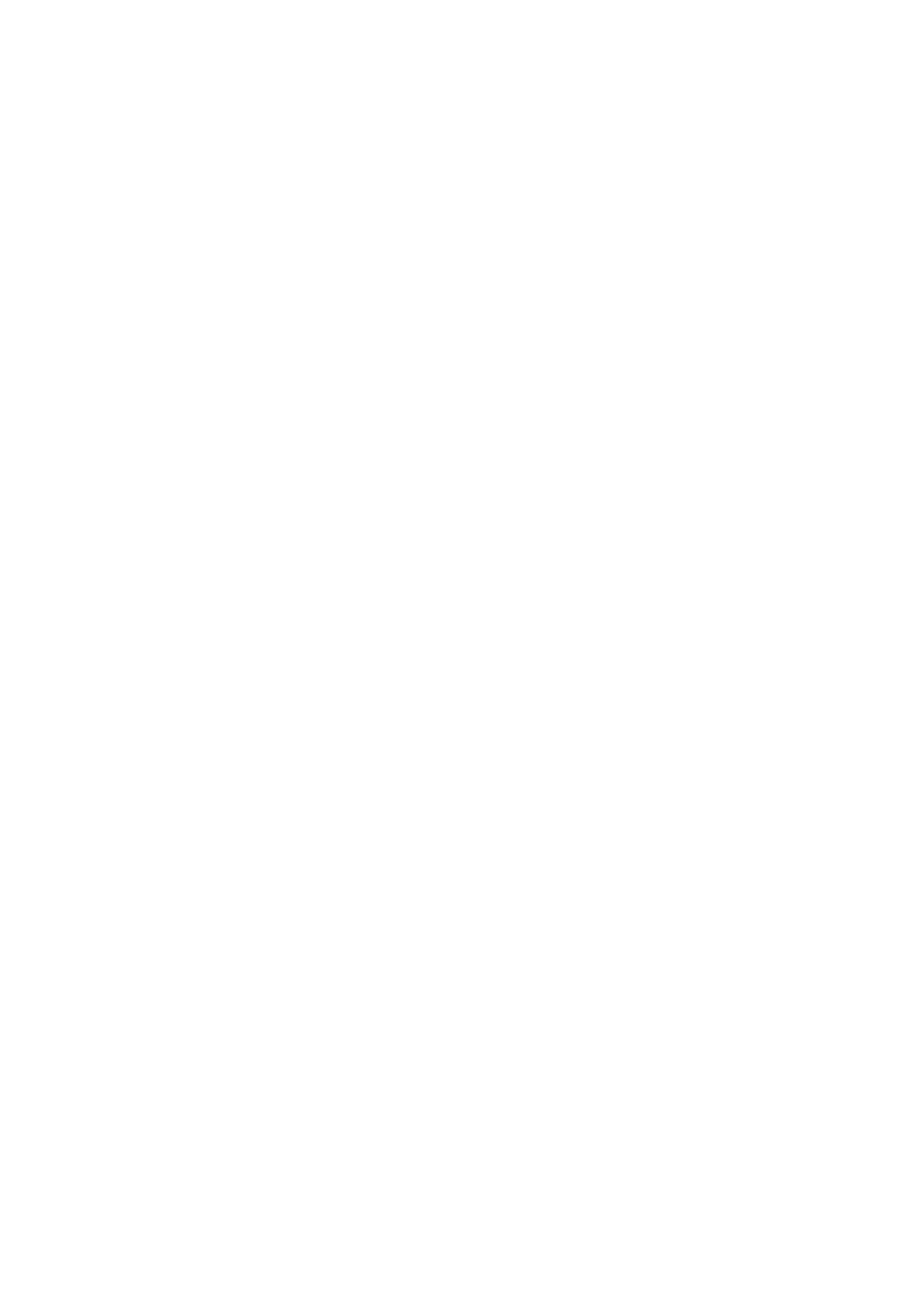

## *Y - TYPE STRAINERS FYMA 2500 BC - Machined*

### **GENERAL NOTE - STRAINERS PRODUCTION**

Italian Filtratio Solutions

[Digitare il testo]

*The Y filter is the most common and economical type of filter for permanent fluid or gas applications. Thanks to its compact construction, its light weight and its easy access for rapid cleaning, it is used for many generally standard system applications.*

*The full Y filter is a permanent filter type, inherently identical to the Y filter, but suitable for special applications. It is designed and machined from a single block of material, it is available in all standard materials (Carbon steel A105 Stainless Steel A182 F316) and on specific request by the customer in non-standard materials (Duplex S31803, Super Duplex S32750, Inconel, Hastelloy, Cunifer, etc.), on the specific request of the customer.*

*Like all the other filters, the full Y filter can be depressurized with appropriate gas release or drainage devices, making it possible to remove the cap and extract the filter element.* 

*The standard equipment includes a screen suitable for high pressures, which is easy to maintain and replace and capable of filtration of more than 200% of the inlet area.*

*OPEN AREA RATIO= 100 x Mesh Open Area x Screen Area*

*Inlet area*

*(The calculations are based on the filtering percentage of the mesh's surface area only.)*

*All of Blu Zac products have been designed to satisfy the requests and specific requirements of the customer, including high pressure applications. Designed and fabricated to ASME VIII Div.1 and ASME B16.34 as standard.*

| BLUZAC |
|--------|
|        |
|        |

SIZES

from 1/2" to 3"

| <b>CONNECTIONS</b> |                          |                           |  |  |  |
|--------------------|--------------------------|---------------------------|--|--|--|
| <b>Buttweld</b>    | ВW                       | <b>ANSI B16.25</b>        |  |  |  |
| Flanged            | FLG                      | <b>ANSI B16.5</b>         |  |  |  |
| Socket<br>Welding  | <b>SW</b>                | ANSI B16.11               |  |  |  |
| Screwed            | <b>NPT</b><br><b>BSP</b> | ANSI B1.20.1<br>ANSI BS21 |  |  |  |

|                     | <b>GENERAL NOTE - STRAINERS STANDARD PRODUCTION</b> |                            |                        |           |
|---------------------|-----------------------------------------------------|----------------------------|------------------------|-----------|
| <b>INSTALLATION</b> | Correct                                             | Incorrect                  | Correct                | Incorrect |
| <b>CONNECTION</b>   | SW & NPT & BSP                                      | $\ensuremath{\mathit{BW}}$ | <b>Integral Flange</b> |           |
| <b>DRAIN</b>        | Drain NPT                                           | Drain SW                   |                        |           |

Blu Zac reserves the right to carry-out any necessary modification without prior notice

## *Pag.1/3*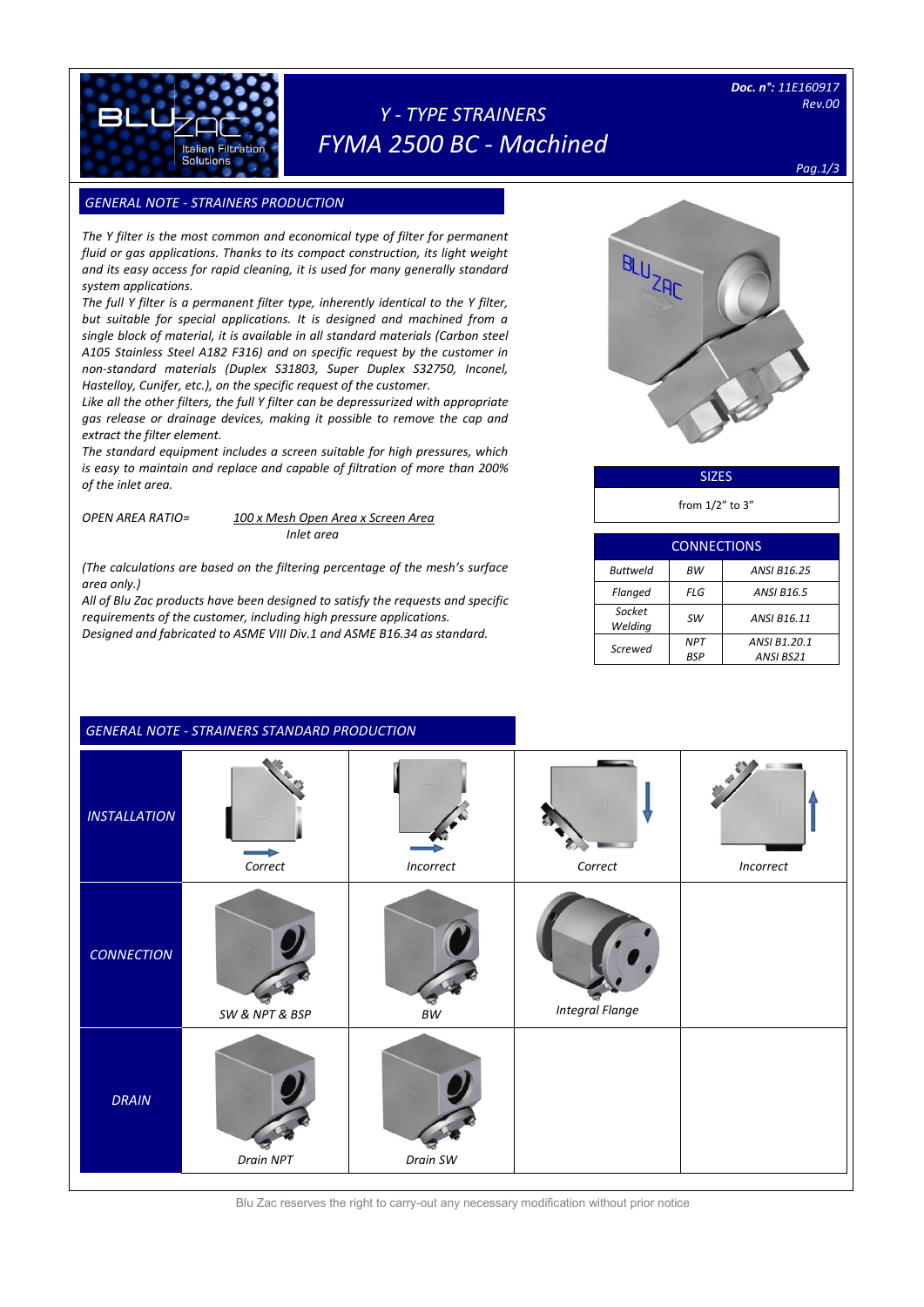*Doc. n°: 11E160917 Rev.00* 

# *Y - TYPE STRAINERS FYMA 2500 BC - Machined*

*Pag.2/3*



[Digitare il testo]

Italian Filtration<br>Solutions

**BLL** 

|            | <b>Size</b> | 1/2" | 3/4" | 1 <sup>''</sup> | 1.1/4" | 1.1/2" | 2 <sup>n</sup> | 2.1/2" | 3'' |
|------------|-------------|------|------|-----------------|--------|--------|----------------|--------|-----|
|            | SBW (mm)    |      |      |                 | 155    | 155    | 155            |        |     |
|            | S(mm)       |      |      | 120             | 140    | 140    | 140            |        |     |
|            | $A$ (mm)    |      |      | 160             | 173    | 173    | 173            |        |     |
| $B$ (mm)   |             |      |      | 90              | 110    | 110    | 110            |        |     |
|            | $H$ (mm)    |      |      | 130             | 150    | 150    | 150            |        |     |
| SF<br>(mm) | 2500#       |      |      |                 |        |        | 360            |        |     |
| O<br>(mm)  | 2500#       |      |      |                 |        |        | 235            |        |     |
| Wt (Kg)    |             |      |      | 10              | 12,4   | 12,4   | 12,4           |        |     |
|            | Wt flg (Kg) |      |      |                 |        |        | 65             |        |     |

| <b>DIMENSION TOLLERANCE</b> |                  |                      |  |  |
|-----------------------------|------------------|----------------------|--|--|
|                             | <b>DIMENSION</b> |                      |  |  |
| <b>SIZE</b>                 | S&SF             | <b>A&amp;B&amp;H</b> |  |  |
| $1/2$ " to 3"               | $+1$             | + 2                  |  |  |